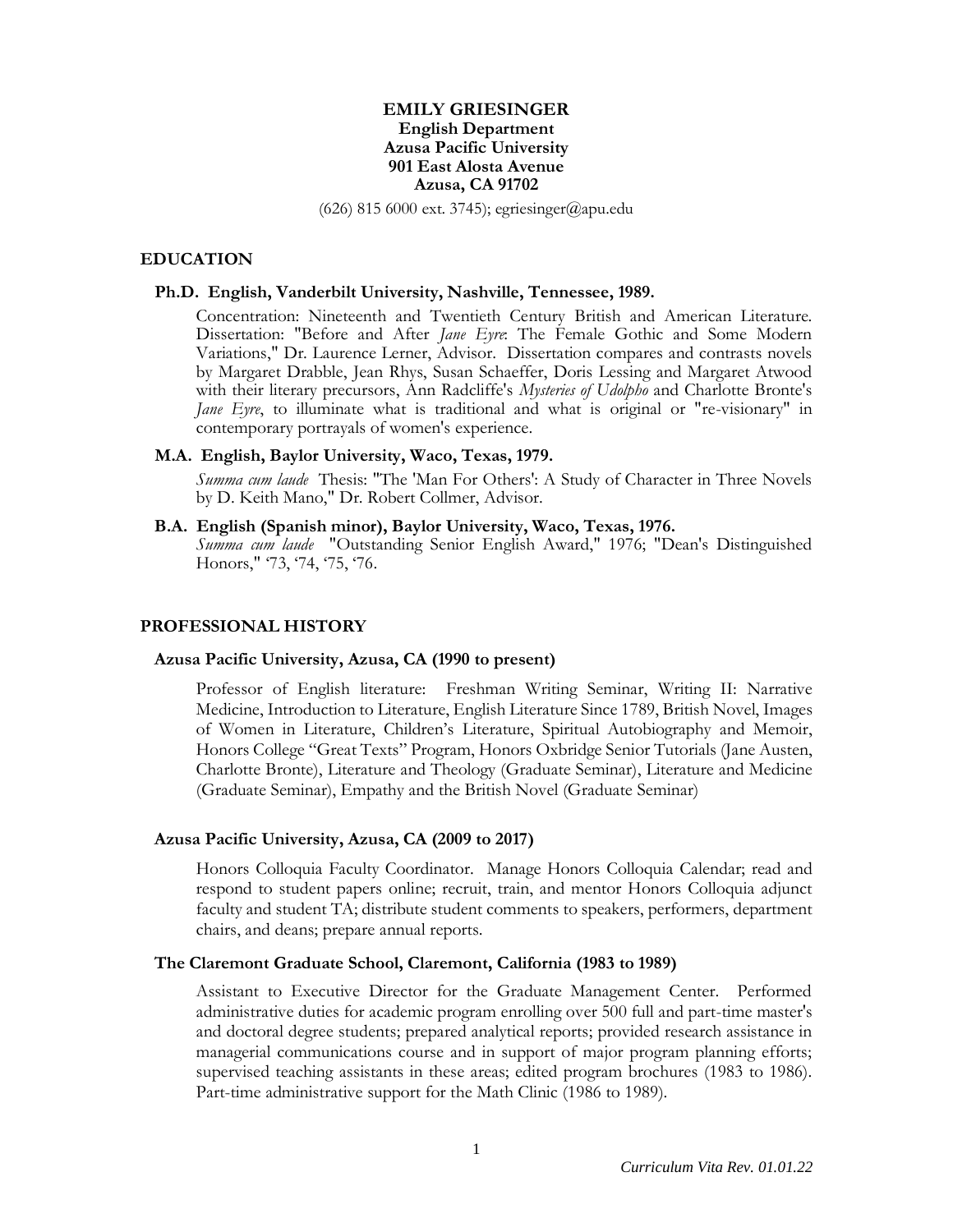#### **Vanderbilt University, Nashville, Tennessee (1980 to 1983)**

Graduate Teaching Fellow, completing course work for Ph.D. in English. Taught courses in Freshman Composition and Introduction to Drama. Grader for Seminar in Restoration Drama.

#### **Baylor University, Waco, Texas (1977 to 1979)**

Graduate Teaching Fellow, completing course work for M.A. Taught two courses per semester in Freshman Composition and Rhetoric (1301 and 1302).

### **Jane Addams Junior High, Schaumburg, Illinois (1976 to 1977)**

Taught eighth grade English and Spanish.

# **TEACHING AND RESEARCH INTERESTS**

Literature and theology, literature and medicine, images of women in literature, spiritual autobiography and memoir, British Romanticism, British novel, children's literature.

# **CURRENT RESEARCH**

Book project: *Sympathetic Imagination: The Moral Impulse in British Women Writers, Florence Nightingale to Virginia Woolf*. Examines the impact of secularization on British women writers: Florence Nightingale, Frances Power Cobbe, Josephine Butler, Catherine Booth, Caroline Stephen, Jane Austen, Mary Shelley, Charlotte Bronte, George Eliot, and Virginia Woolf.

Book project: *Literary Theology: A Short Introduction.* Explores theological themes as they inform the creation, appreciation, and interpretation of literary texts.

Curriculum project: *Literature and Medicine.* Considers the role of literature in evoking and sustaining empathy. Target audience: students in the humanities and the sciences, especially those exploring careers in healthcare and other helping professions.

# **PUBLICATIONS**

- *'Speak I Must': Identity and Choice in Charlotte Bronte's Jane Eyre."* Edited collection of student "Oxbridge" essays. Azusa Pacific University Honors College, 2022.
- '*Something More Substantial': Moving Beyond Romance with Jane Austen*. Edited collection of student "Oxbridge" essays. Azusa Pacific University Honors College, 2020.
- Review Article: Stephanie Paulsell, *Religion Around Virginia Woolf.* Pennsylvania State UP, 2019. *Virginia Woolf Annual*. 26 (2020): 158-160.
- "Quaker Mysticism and Virginia Woolf's *To the Lighthouse*." Book Chapter, *Religion, Secularism, and the Spiritual Paths of Virginia Woolf*. Kristina Groover, ed., Palgrave Macmillan, 2019.
- "Religious Belief in a Secular Age: Literary Modernism and Virginia Woolf's *Mrs. Dalloway*." *Christianity and Literature*. 64iv (2015): 438-464. **Lionel Basney "Best Essay" Award.**
- "Charlotte Bronte's Religion: Faith, Feminism, and *Jane Eyre*." *Christianity and Literature*. 58i (Autumn 2008): 29-59.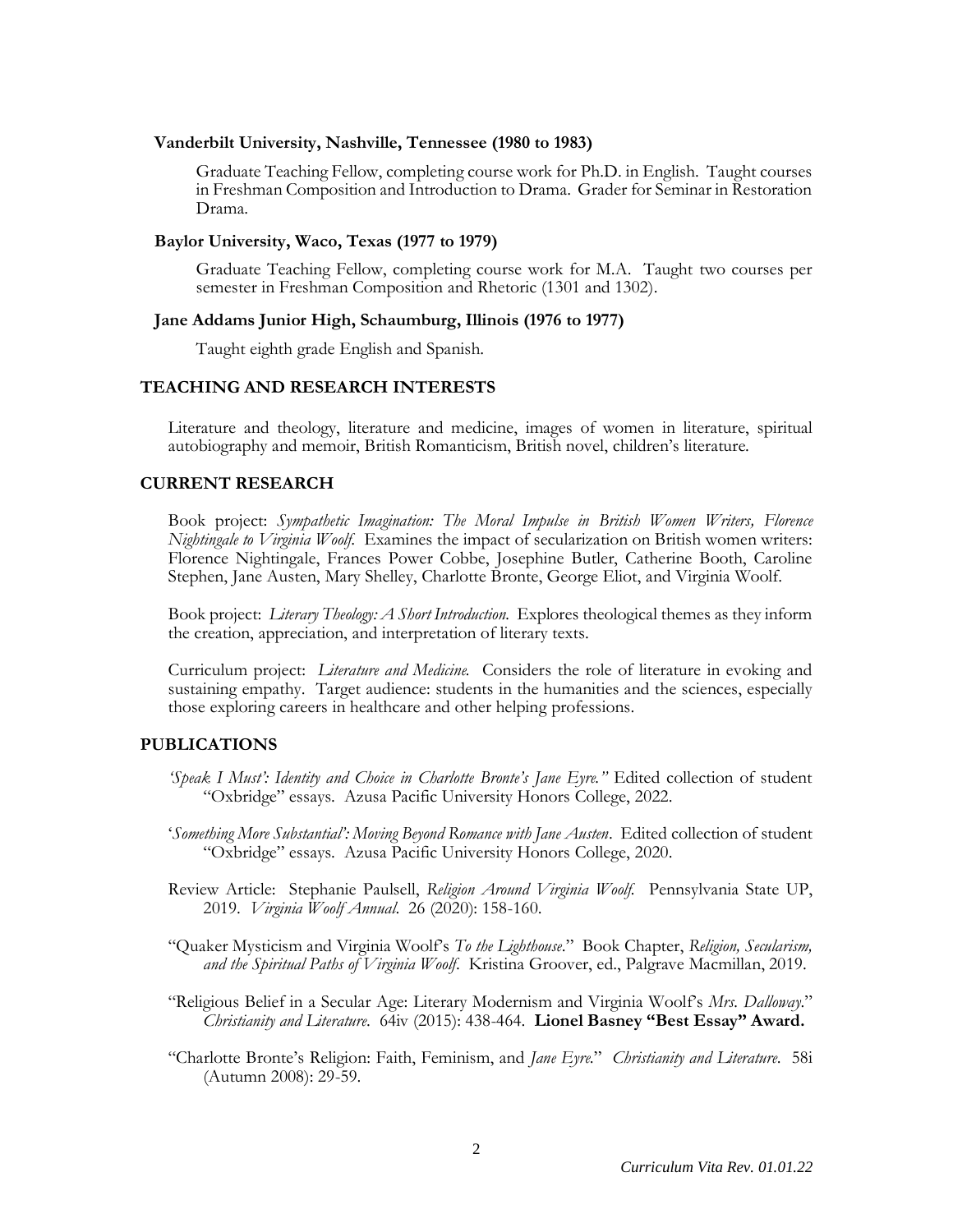- *The Gift of Story: Narrating Hope in a Postmodern World*. Edited collection with Mark Eaton. Baylor University Press, 2006. Finalist for 2007 Arlin Meyer Prize in the Humanities.
- "The Shape of Things to Come: Toward an Eschatology of Literature." *Christianity and Literature*. 53ii (Winter 2004): 203-232.
- "Why Read Harry Potter?: J. K. Rowling and the Christian Debate." *In the World: Reading and Writing as a Christian*. Eds. John H. Timmerman and Donald R. Hettinga. Grand Rapids, MI: Baker Academic Press, 2004. 2nd ed. 324-46.
- "Why Read Harry Potter?": J. K. Rowling and the Christian Debate." *Christian Scholar's Review* 32iii (Spring, 2003): 299-318.
- "Much Ado About Harry: C. S. Lewis and the Potter Debate." *APU Life* 15iv (Winter 2002: 6-8.
- "Harry Potter and the 'Deeper Magic': Narrating Hope in Children's Literature." *Christianity and Literature*. 51iii (Spring 2002): 455-480.
- "Why Baby Suggs, Holy Quit Preaching the Word: Holiness and Redemption in Toni Morrison's *Beloved*." *Christianity and Literature*. 50iv (2001):689-702. **Lionel Basney "Best Essay" Award.** Article and award featured in LA Times, Inland Valley Ed., "In the Faith." Friday, January 11, 2002.
- "Faith and Feminism in the Middle Ages: The Spirituality of Hildegard of Bingen." Nancy van Deusen, ed. *Medieval Germany: Associations and Delineations*. Ottawa, Canada: Institute of Medieval Music, 2000. 113-136.
- Review Article: George Marsden, *The Outrageous Idea of Christian Scholarship*. Oxford: Oxford University Press, 1997. "A Hermeneutic of Faith." *Books and Culture*. July/August 1999: 37-38.
- "Your Daughters Shall Prophesy: The Charismatic Spirituality of Hildegard of Bingen." *Christian Scholar's Review*. 29i (1999) 25-47. **Charles J. Miller "Best Essay" Award.**
- Review Article: Jo Ann McNamara, *Sisters in Arms: Catholic Nuns Through Two Millennia.* Cambridge, Massachusetts: Harvard University Press, 1996. *Women's Studies: An Interdisciplinary Journal*. 28 (1998) 231-34.

### **PRESENTATIONS**

- "Charlotte Bronte's Religion: Faith, Feminism, and *Jane Eyre*": Invited Plenary Lecture, Honors College. Azusa Pacific University. 2022
- "Romantic Heroes and Monsters: Mary Shelley's *Frankenstein*. Invited Plenary Lecture, Honors College. Azusa Pacific University. 2022.
- "William Wordsworth: Revolution and the Romantics." Invited Plenary Lecture, Honors College. Azusa Pacific University. 2020.
- "Faith, Feminism, and Scholarship: Religious Identity and Women Writers." Invited Plenary Lecture, Taylor University, Making Literature Conference. February 2019.
- "Reframing Alzheimer's: Diane Glancy's *No Word for the Sea*. Christianity and Literature Conference. George Fox University. April 2018.
- "Literature and Medicine: Crossing Boundaries in Diane Glancy's *No Word for the Sea*." Christianity and Literature Conference. Pt. Loma University. May 2017.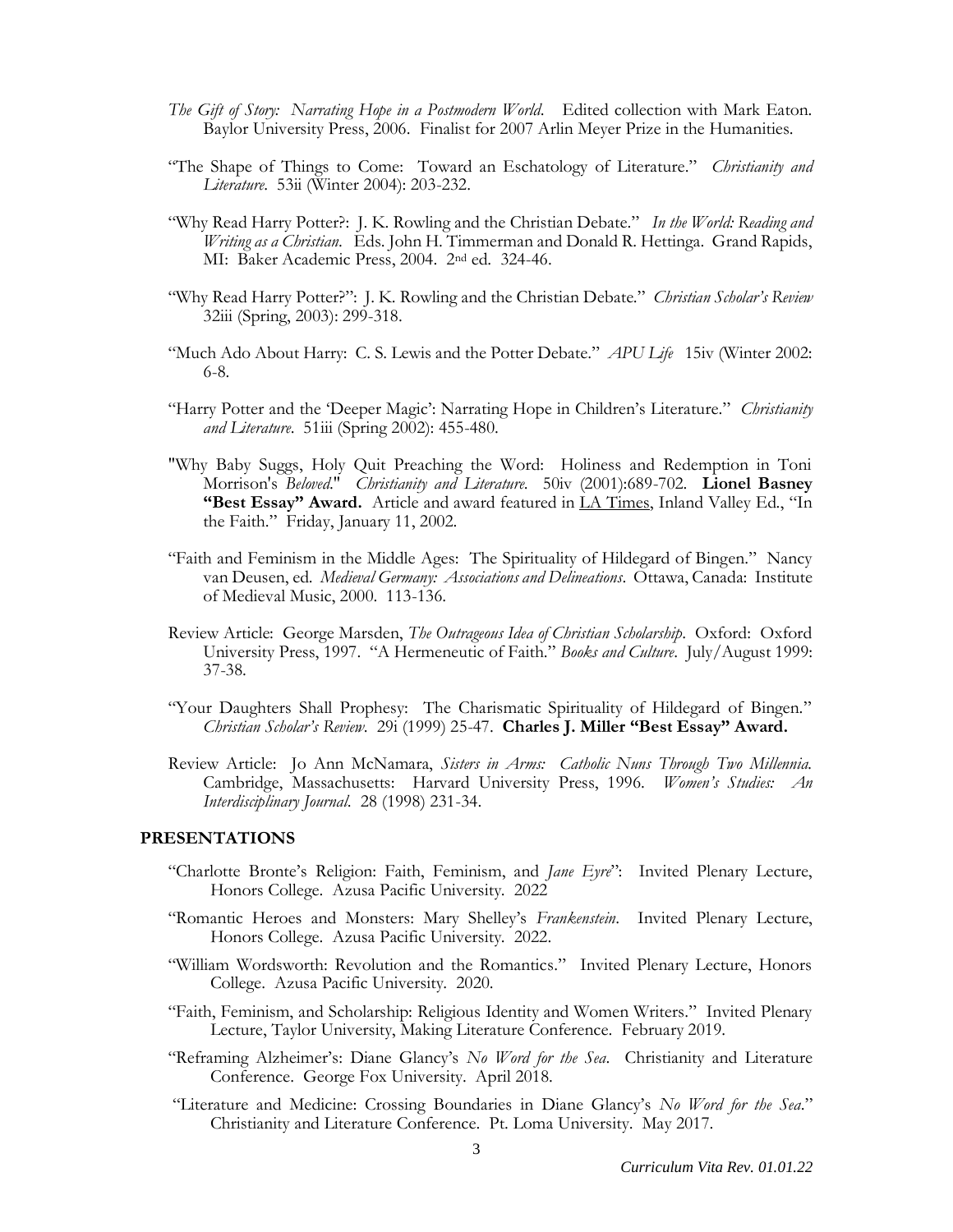- "Faith, Feminism, and *Jane Eyre*." Invited Plenary Lecture, Honors College. Azusa Pacific University. 2017, 2018, 2019, 2020.
- "Literature and Medicine." Innovative Teaching Grant Luncheon. Azusa Pacific University. January, 2017.
- "Faith, Feminism, and Scholarship: Religious Identity and Women Writers." Invited Plenary Lecture, Zeitgeist Conference. Biola University. May 2016.
- "Jane Austen's *Emma*." Invited Plenary Lecture, Honors College. Azusa Pacific University. April, 2016.
- "Mary Shelley's *Frankenstein*." Invited Plenary Lecture, Honors College. Azusa Pacific University. 2016, 2017, 2018.
- "Romanticism." Invited Plenary Lecture, Honors College. Azusa Pacific University. 2016, 2017, 2018.
- "Virginia Woolf's Evangelical Heritage: *To the Lighthouse* and the 'Light of the World.' Christianity and Literature Conference. Seattle University. May 2015.
- "Julian of Norwich: Anchoress, Mystic, Theologian." Invited Plenary Lecture, Honors College. Azusa Pacific University. October, 2015.
- "Secular Unbelief and Literary Modernism: Virginia Woolf and *Mrs. Dalloway*. Christianity and Literature Conference. Westmont College. May 2014.
- "Secular Sacred: Literary Collaboration in Virginia Woolf's *Mrs. Dalloway*." Christianity and Literature Conference. Azusa Pacific University. May 2013.
- "Virginia Woolf's 'Broken Jesus': Atheist Religion in *Mrs. Dalloway*." Sabbatical Lunch and Lecture. Azusa Pacific University, January 2013.
- "'Doing Good for the Sake of Goodness': Atheist Religion in Virginia Woolf's *Mrs. Dalloway*." Christianity and Literature Conference. Seattle Pacific University. May 2012.
- "Entertaining Angels: Hospitable Ethics in *Frankenstein*." Christianity and Literature International Conference. London. July 2011.
- "Morphing the Monster: Transformation in *Frankenstein*." Christianity and Literature Conference. Vanguard University. April 2011.
- "Self-Interest vs. Christian *Agape*: Secularizing Trends and Family Values in Florence Nightingale, Frances Power Cobbe, and George Eliot." Christianity and Literature Conference. Cal Baptist University. March 2010.
- "Sympathy and Feminism: George Eliot's 'Angel in the House'." Sigma Tau Delta Invited Lecture. Chapman University. March 2010.
- "Sympathetic Imagination: Women Writers and the Victorian Crisis of Faith." Beverly Hardcastle Stanford Lecture. Azusa Pacific University. January 2010.
- "Contesting the Secular: Sympathy and the Gender Debate in Victorian England." Third Annual Symposium on Faith and Culture. Baylor University. October 2009.
- "Dissent or Defense?: George Eliot and the 'Angel in the House." Christianity and Literature Conference. George Fox University. April 2009.
- "Dangerous Wonder: Faith, Writing, and God." Invited Lecture. Fuller Seminary California Coast. March 2009.
- "'That Can't Be the Right Religion': Godless Christianity in *Adam Bede*." Christianity and Literature Conference. Biola University. May, 2008.
- "Equal as We Are: Biblical Feminism in *Jane Eyre*." Christianity and Literature Conference. Trinity Western University. May, 2007.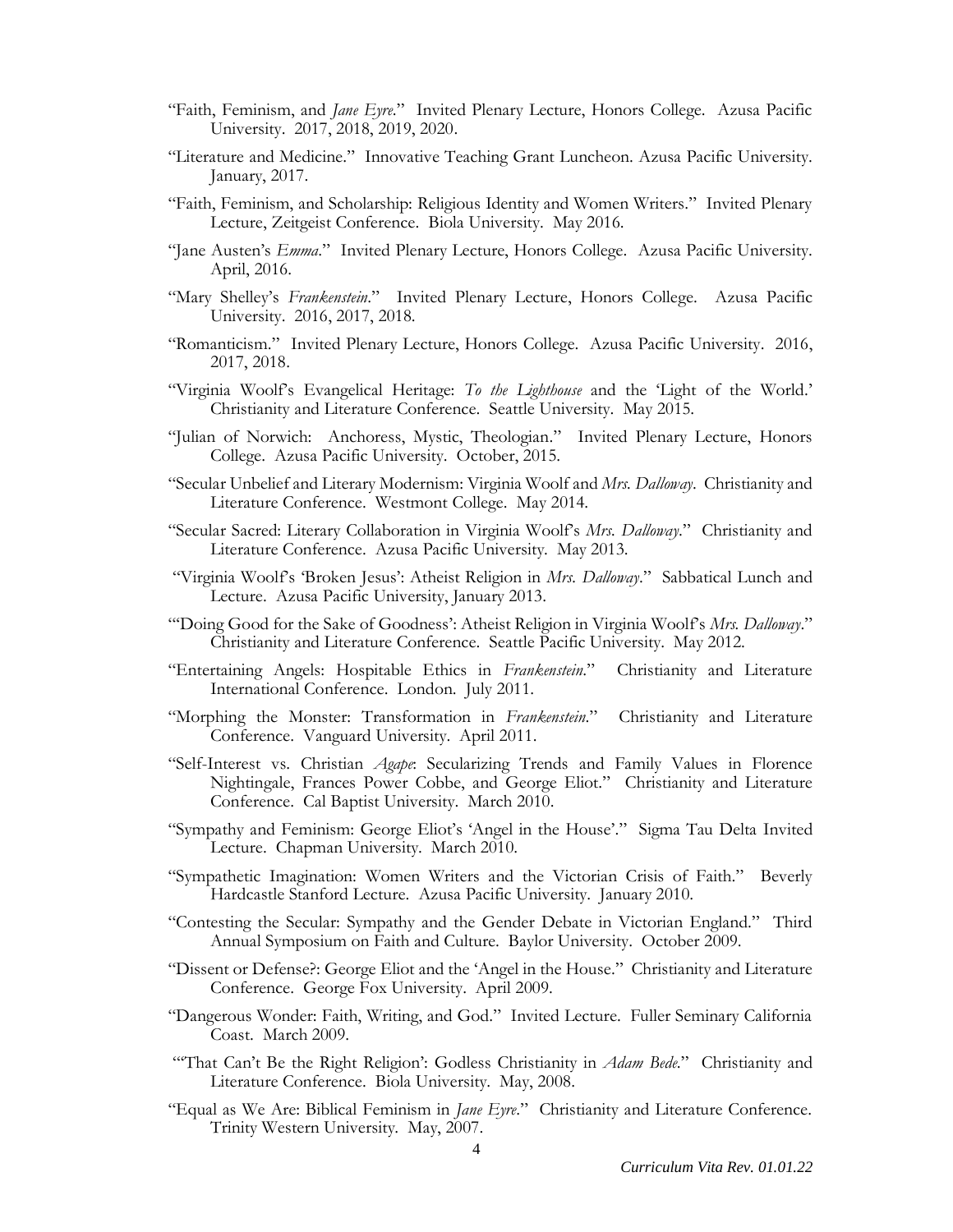- "Rumors of Hope: Thinking Christianly About Literature." Faith Integration Lecture. Azusa Pacific University. February, 2007.
- "Rumors of Hope in Postmodern Culture." Christianity and Literature Conference. Pepperdine University. March, 2006.
- "Recovery of Hope: Eschatology and the Re-Enchantment of Literature." National Faculty Leadership Conference, "Called to Make a Difference." Washington, D.C. June, 2004.
- "God and Grading: The Opportunities and Boundaries of Teaching Christianly." National Faculty Leadership Conference, "Called to Make a Difference." Washington, D.C. June, 2004.
- "Recovery of Hope: The Re-Enchantment of Literature." Baylor Institute of Faith and Learning Conference on "Christianity and the Soul of the University." Baylor University. March, 2004.
- "Harry Potter and the 'Deeper Magic': Narrating Hope in Children's Literature." Christianity and Literature Conference. Azusa Pacific University. March, 2002.
- "Deeper Magic in the *Chronicles of Narnia* and *Harry Potter*: A Challenge to the Christian Academy." C. S. Lewis Faculty Forum. California Polytechnic University. February, 2002.
- "Why Read Harry Potter?: J. K. Rowling and the Christian Debate." Invited Plenary Address. Point Loma Nazarene University Centennial Conference, "Creative Imagination: Embodying Time, Space, and Form." February, 2002.
- "Why Baby Suggs, Holy Quit Preaching the Word: Redemption and Holiness in Toni Morrison's *Beloved*." Christianity and Literature Conference. Seattle Pacific University. October, 2000.
- "Your Daughters Shall Prophesy: Charismatic Spirituality and Hildegard of Bingen." Multimedia presentation. Azusa Pacific University Faculty Research Forum. October, 2000.
- "Your Daughters Shall Prophesy: Charismatic Spirituality and Hildegard of Bingen." Multimedia presentation. American Academy of Religion. Azusa Pacific University. April, 2000.
- "Re-imagining Grace: Holiness Spirituality in Toni Morrison's *Beloved*." Art and Soul Conference. Baylor University. March, 2000.
- " 'Your Daughters Shall Prophesy': The Charismatic Spirituality of Hildegard of Bingen." American Academy of Religion. Dallas, TX. March, 1999.
- "Christian Scholarship in Literature: What Difference Could It Possibly Make?" College of Liberal Arts and Sciences, Faculty Development Workshop. Azusa Pacific University. September, 1997.
- "Kierkegaard's Dialectic of Despair: A Critique of the Anti-hero in Dostoevsky's *Notes from Underground.*" Nineteenth Century Studies Association. Emory University. Atlanta, Georgia. November, 1981.

### **OTHER PROFESSIONAL ACTIVITIES**

- Review of article for *Bronte Studies* journal. "An Orphans Dissent: Charlotte Bronte's Spiritual Vision in *Jane Eyre*." December, 2021.
- Review of article for *Christianity and Literature* journal. 'A Curious Pattern Like a Tree': Edenic Death and Life in *Mrs. Dalloway*." December, 2021.
- Director of Graduate Studies, English MA, 2018 to present.

Lilly Fellows Network National Board, 2015-2019.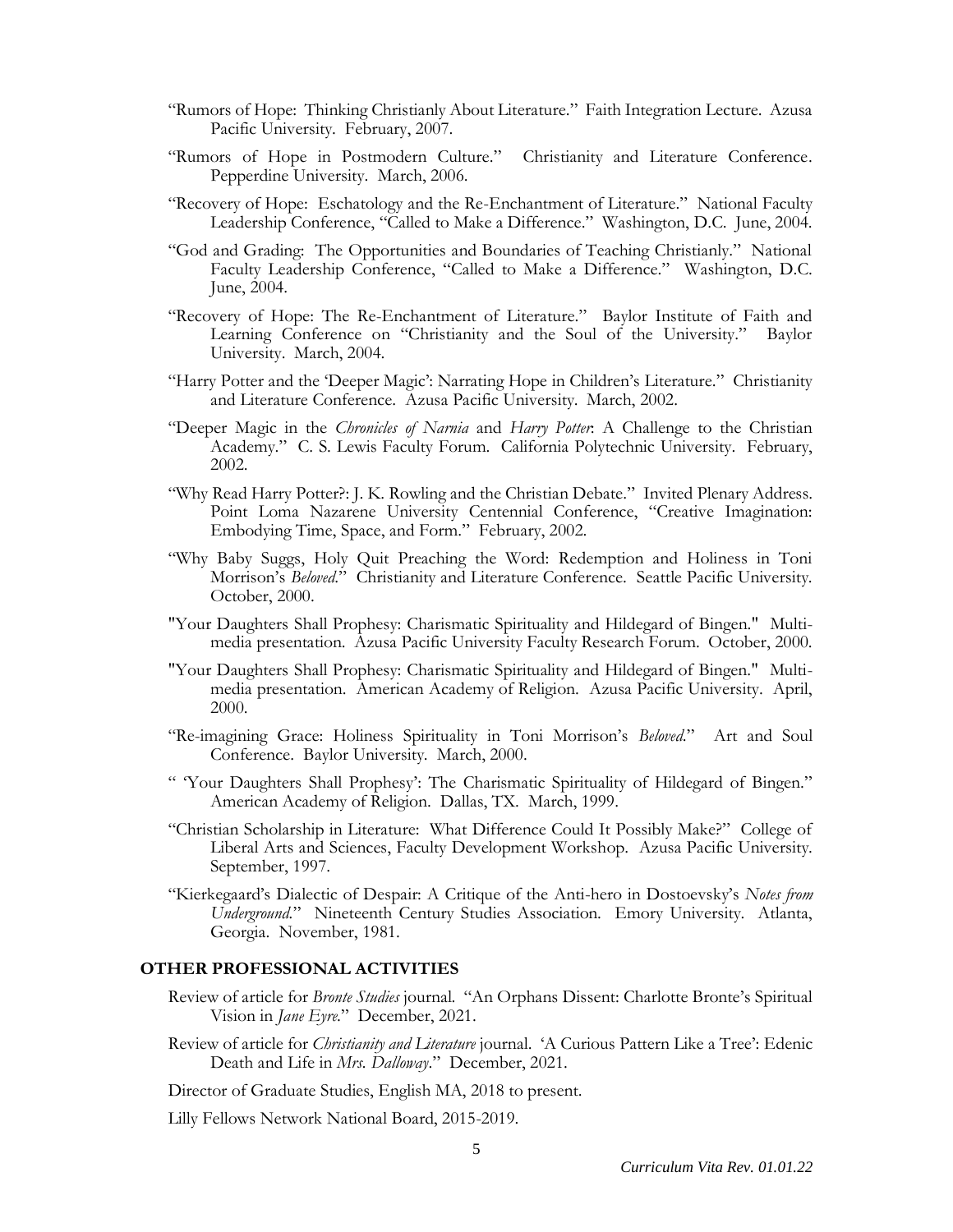Chair, MA in English Planning Committee. Fall 2013, Spring 2014.

Faculty Coordinator, Honors Colloquia. 2009-2017.

- Beverly Hardcastle Stanford Fellowship. Center for Research in Ethics and Values. Research Sabbatical and Public Lecture: "Sympathetic Imagination: Women Writers and the Victorian Crisis of Faith." Spring 2009.
- Lilly Network Faculty Representative. 2007-2016. Attended National Lilly Conferences: Mercer University (2007), Seattle Pacific University (2008), Calvin College (2009), Valparaiso University (2010), Samford University (2011). University of Indianapolis (2012), University of Scranton (2013), Xavier University, New Orleans (2014), Belmont University (2015), Augsburg University (2016), Loyola Marymount University, Los Angeles (2017), Hope College (2018).

Lilly Graduate Fellowship Selection Committee: Spring 2012, Spring 2013, Spring 2014.

- Christianity and Literature Board of Directors. 2003 to 2015. Attended annual board meetings: New York City (2002), San Diego (2003), Philadelphia (2004), Washington D. C. (2005), Philadelphia (2006), Chicago (2007), San Francisco (2008), Los Angeles (2011). Seattle (2012). Boston (2013), Vancouver (2015).
- Sigma Tau Delta, English Honor Society. Faculty Advisor. 1999 to 2008. Outstanding Chapter Awards, 2002 and 2007.

### **Azusa Pacific Faculty Seminar in the Liberal Arts:**

Zora Neale Hurston, *Their Eyes Were Watching God*. Moderator. June 2019

*Hamlet*. Moderator. June 2018.

Erasmus and Luther. *The Battle Over Free Will*. Moderator. June 2017.

Dante, *Divine Comedy*. Moderator. June 2016.

Flannery O'Connor, *Collected Works*. Moderator. June 2015.

Miguel de Cervantes, *Don Quixote*. Participant. June 2014.

Plato's *Republic*. Participant. June 2010.

Fyodor Dostoevsky, *Brothers Karamazov*. Moderator. June 2008.

Charles Darwin, *Origin of Species*. Moderator. June 2007.

Milton, *Paradise Lost*. Participant. June, 2000.

Dante, *Divine Comedy*. Participant. June, 1999.

Augustine, *Confessions.* Participant. June, 1998.

#### **APU CLAS Accomplished Scholar's Awards:**

Book project: *Sympathetic Imagination: The Moral Impulse in British Women Writers, Florence Nightingale to Virginia Woolf*. Spring 2010, Fall 2010, Fall 2011, Spring 2013, Spring 2016.

Evangelicalism in George Eliot's *Adam Bede*. Spring 2008, Fall 2008.

Evangelicalism in Charlotte Bronte's *Jane Eyre*. Spring 2006, Spring 2007.

Book project: *The Gift of Story: Narrating Hope in a Postmodern World*. Spring 2002, Spring 2003, Spring 2004, Fall 2004.

Holiness Spirituality in Toni Morrison's *Beloved*." Spring, 2000.

APU Sabbatical, Fall 2020. Book project. *Literary Theology: A Student Guide*.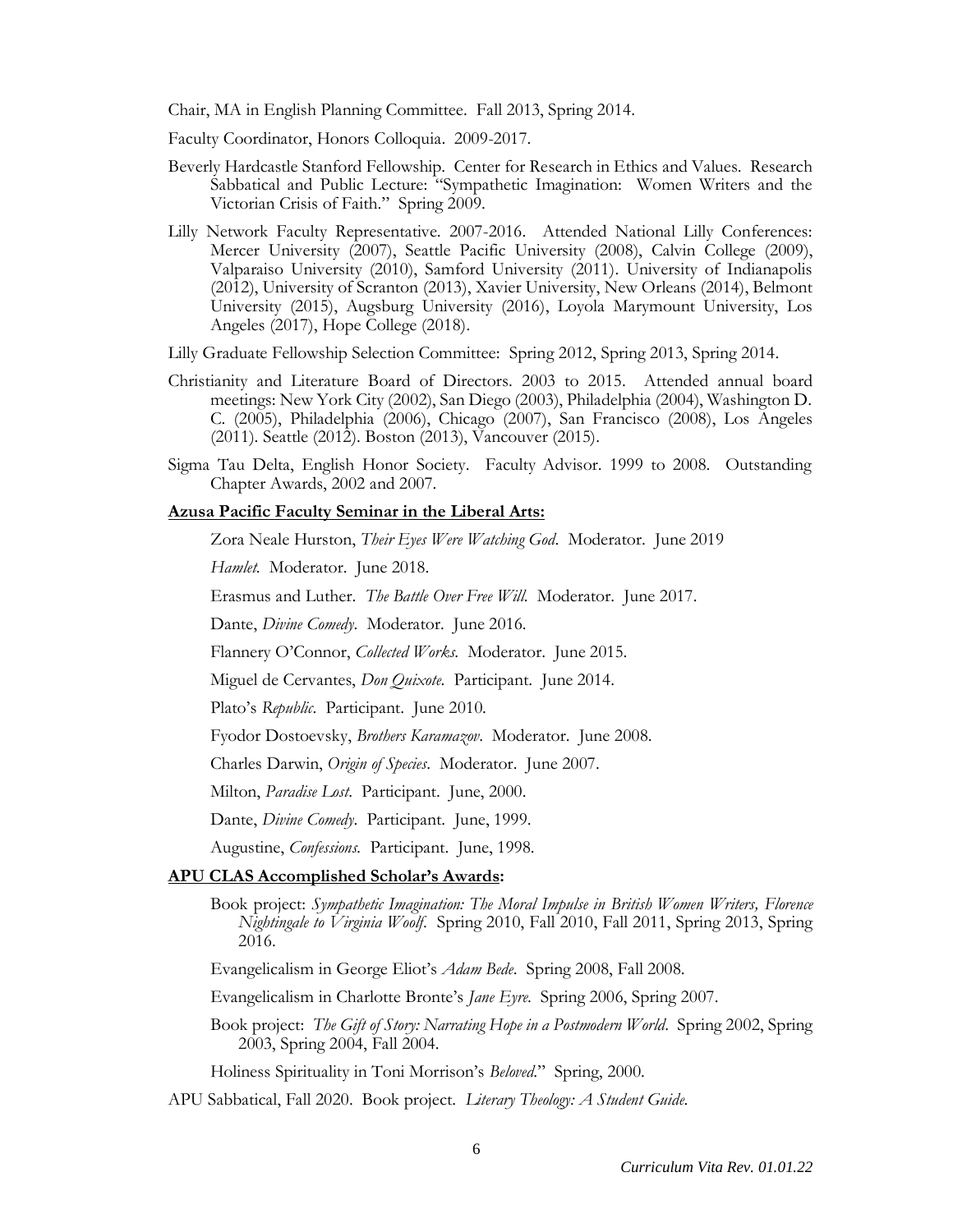- APU Sabbatical, Spring 2012. Book project. *Sympathetic Imagination: The Moral Impulse in British Women Writers, Florence Nightingale to Virginia Woolf*.
- APU Sabbatical, Spring 2005. Book manuscript preparation. *The Gift of Story: Narrating Hope in a Postmodern World.*
- Conference Co-chair, Western Regional Conference on Christianity and Literature, "The Gift of Story: Narrating Hope in Film and Literature." Azusa Pacific University, March 14- 17, 2002.
- Conference Steering Committee, Western Regional Conference on Christianity and Literature, "The Company of Others: Literary Collaboration and the Common Good." Azusa Pacific University, May 16-18, 2013.
- Conference Steering Committee, Western Regional Conference on Christianity and Literature, "Literature as Vocation." Azusa Pacific University, March 12-14, 2020. Conference cancelled due to global pandemic.
- President's Task Force on Defining Christian Scholarship. Fall 2001, Spring 2002.
- Faith Integration Grant (\$3000): *Literary Theology* book project. Spring 2018.
- Innovative Teaching Grant (\$600 books; \$975 RA): "Curriculum project: Literature and Medicine (graduate) and WRIT II: Narrative Medicine (undergraduate GE). Fall 2016.
- Creative Teaching Grant for Student Intern (\$640): "Curriculum for Significant Authors Seminar on Jane Austen, George Eliot, and Virginia Woolf." Spring, 2010.
- Faculty Research Grant (\$400). Religious Themes in J.K. Rowling and C.S. Lewis. Spring, 2001.
- Creative Teaching Grant: "The Literature of Christian Spirituality: Annotated Bibliography." Spring, 1999.
- Creative Teaching Grant: "Religious Themes in Literature." Course Syllabus and Curriculum Development. October, 1995.

### **POST-DOCTORAL SEMINARS**

Matristics: Medieval Women's Theology, Claremont Graduate University, 1997 (audit)

Phenomenology of Christian Mysticism, Claremont Graduate School, 1993 (audit)

Women's Spiritual Autobiography, Harvey Mudd College, 1990 (audit)

#### **AWARDS, CREDENTIALS, AND AFFILIATIONS**

APU Honors Program Distinguished Service Award, Spring 2010.

Beverly Hardcastle Stanford Fellowship. Faculty Research Award. Spring 2008.

Azusa Pacific Undergraduate Faculty Research Award (\$2,000). Spring, 2004.

*Christianity and Literature*, Lionel Basney "Best Essay" Award, 2015.

*Christianity and Literature*, Lionel Basney "Best Essay" Award, 2001.

*Christian Scholar's Review*, Charles J. Miller "Best Essay" Award, 2000.

Christianity and Literature Board of Directors (2003 to 2015).

Modern Language Association (1990 to present)

National Council of Teachers of English (2018 to present)